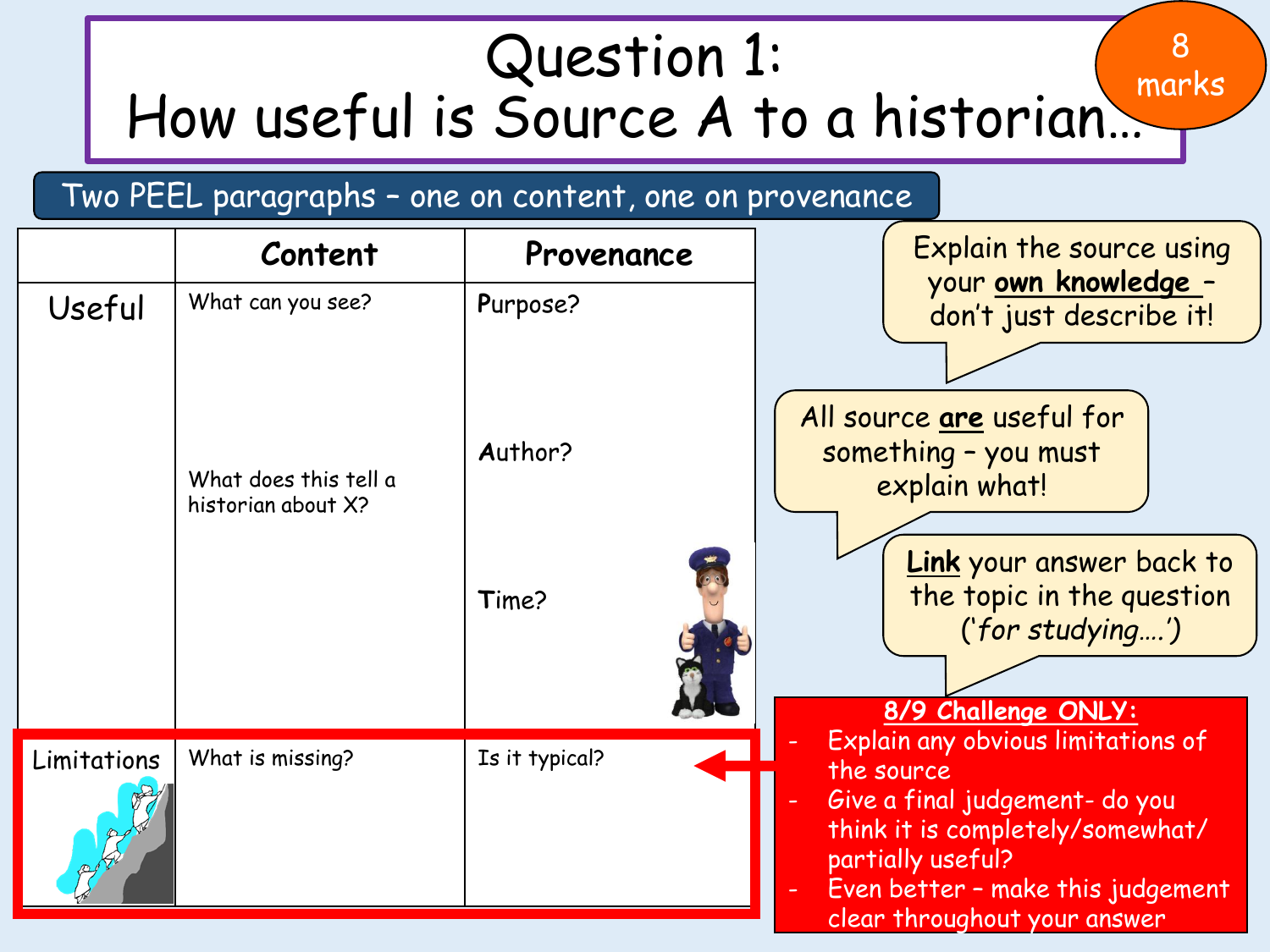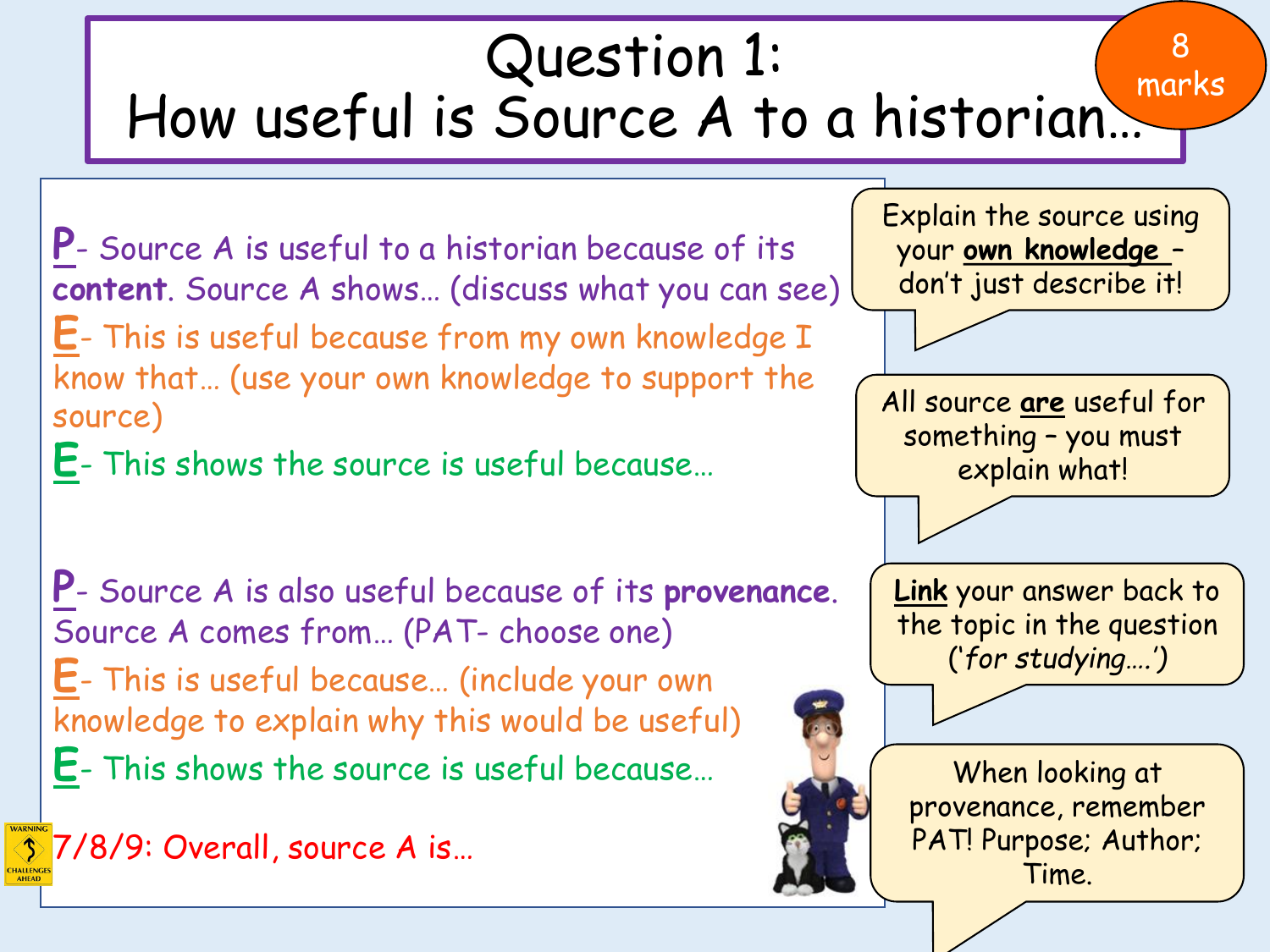

### **7/8/9 Challenge:**

- Include very precise evidence names, dates, events, details
- Develop answer by explaining significance in the very long term (up to now)
- Complexity: Does significance vary for different people/places/time periods?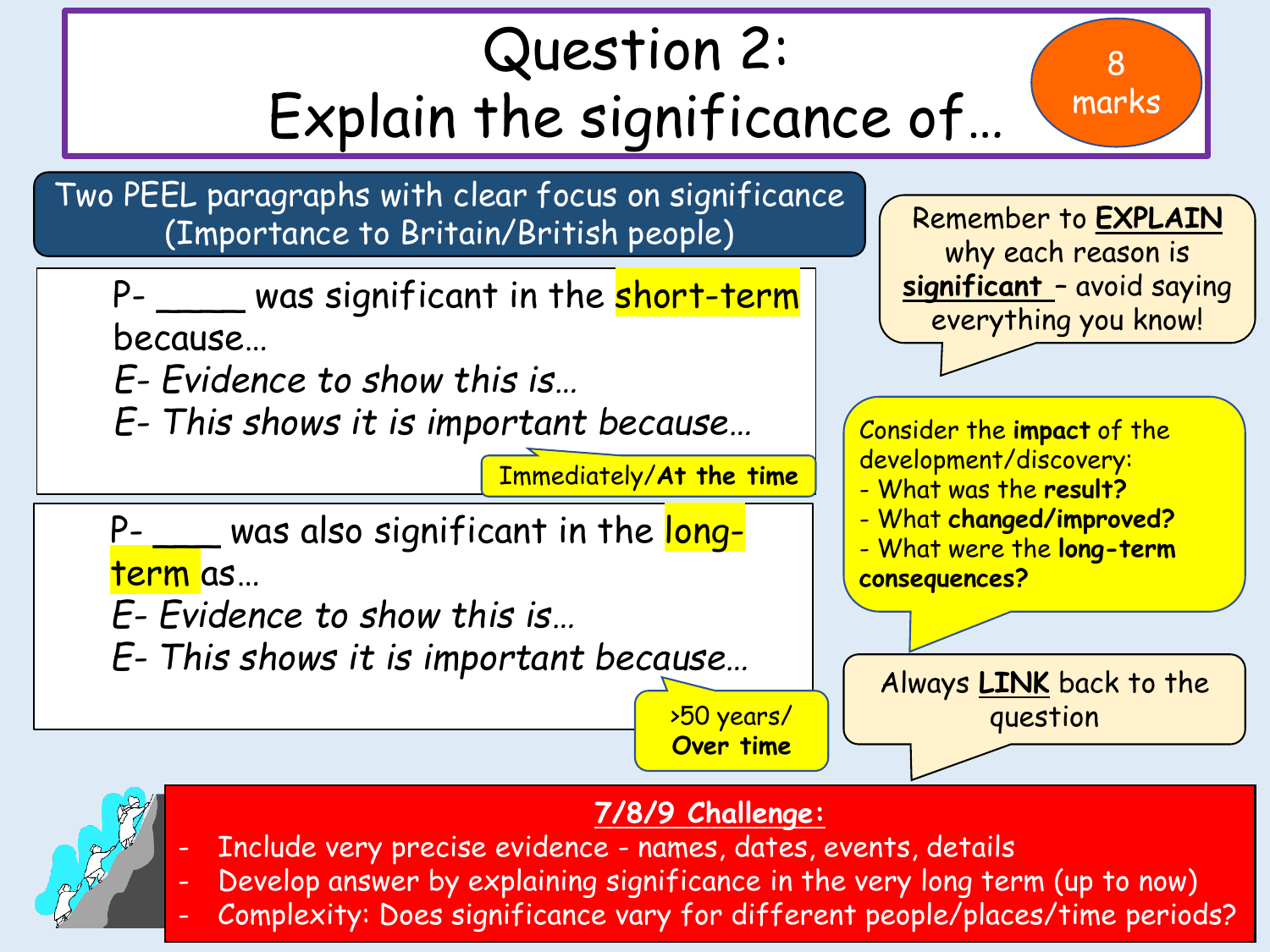



**7/8/9 Challenge:** Include very precise evidence - names, dates, events, details

Focus on similarities at each time, not what has not yet been discovered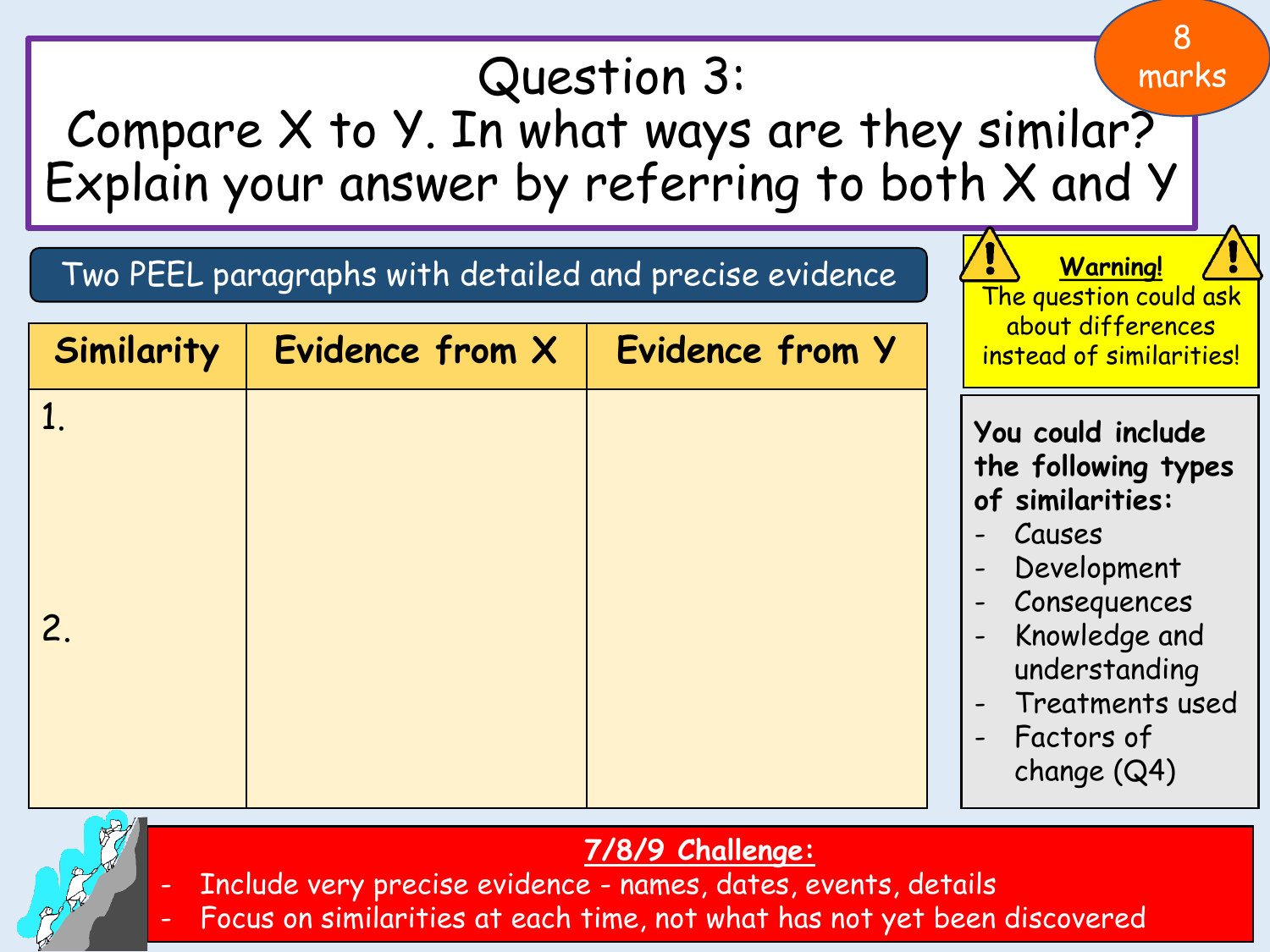# Question 3:

Compare X to Y. In what ways are they similar? Explain your answer by referring to both X and Y

P - One similarity/difference between X and Y is... *Ev- For example, in X…*

*Ev- This is similar/different to Y…*

*Exp- This shows it is similar/different because…*

P- A second similarity/difference between X and Y is…

*Ev- For example, in X…*

*Ev- This is similar/different to Y…*

*Exp- This shows it is similar/different because…*

**You could include the following types of similarities: Causes Development Consequence** s - Knowledge and understandin g **Treatments** 

8

marks

- used
- Factors of change (Q4)

#### **7/8/9 Challenge:**

- Include very precise evidence names, dates, events, details
- Focus on similarities at each time, not what has not yet been discovered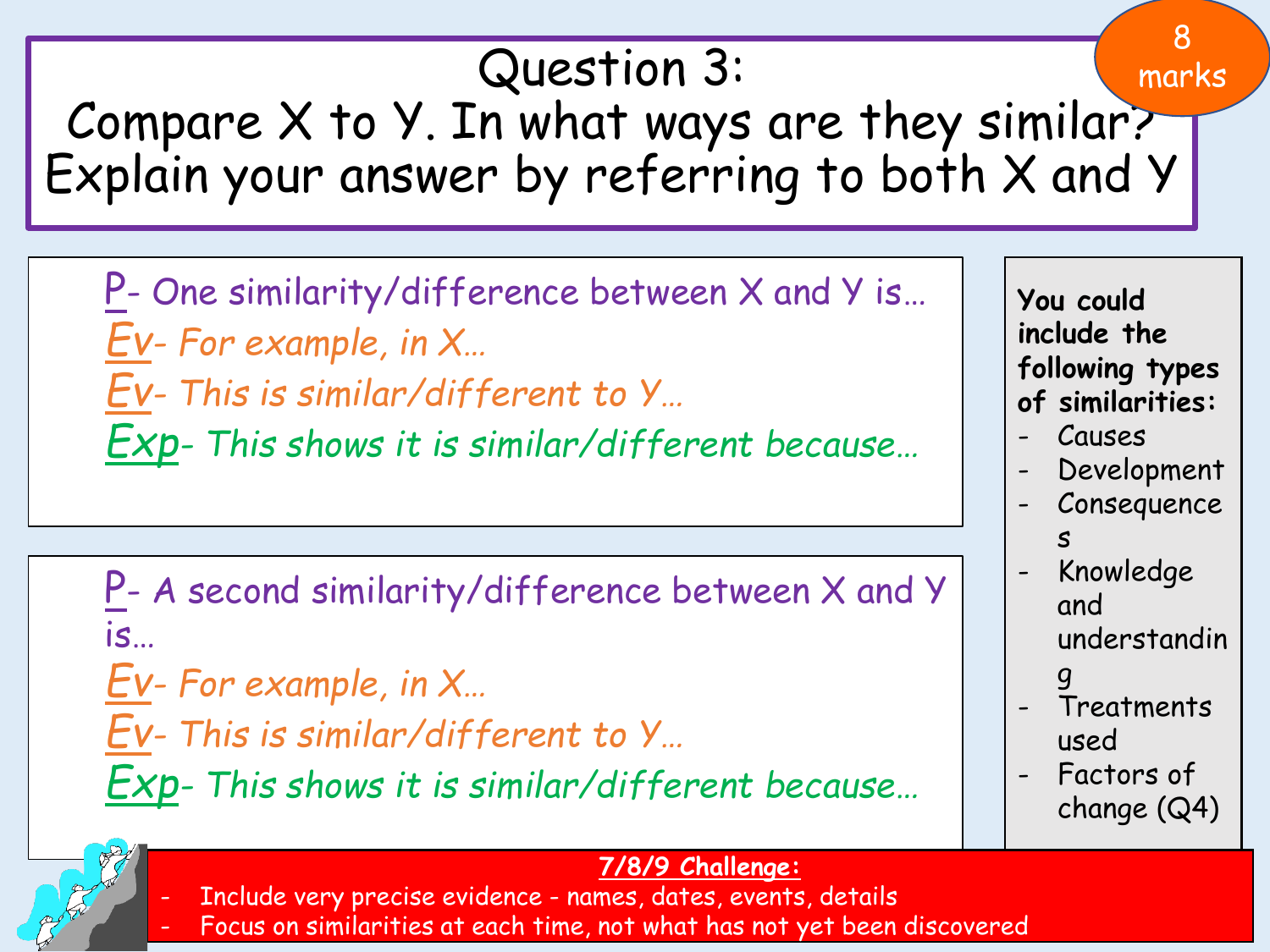